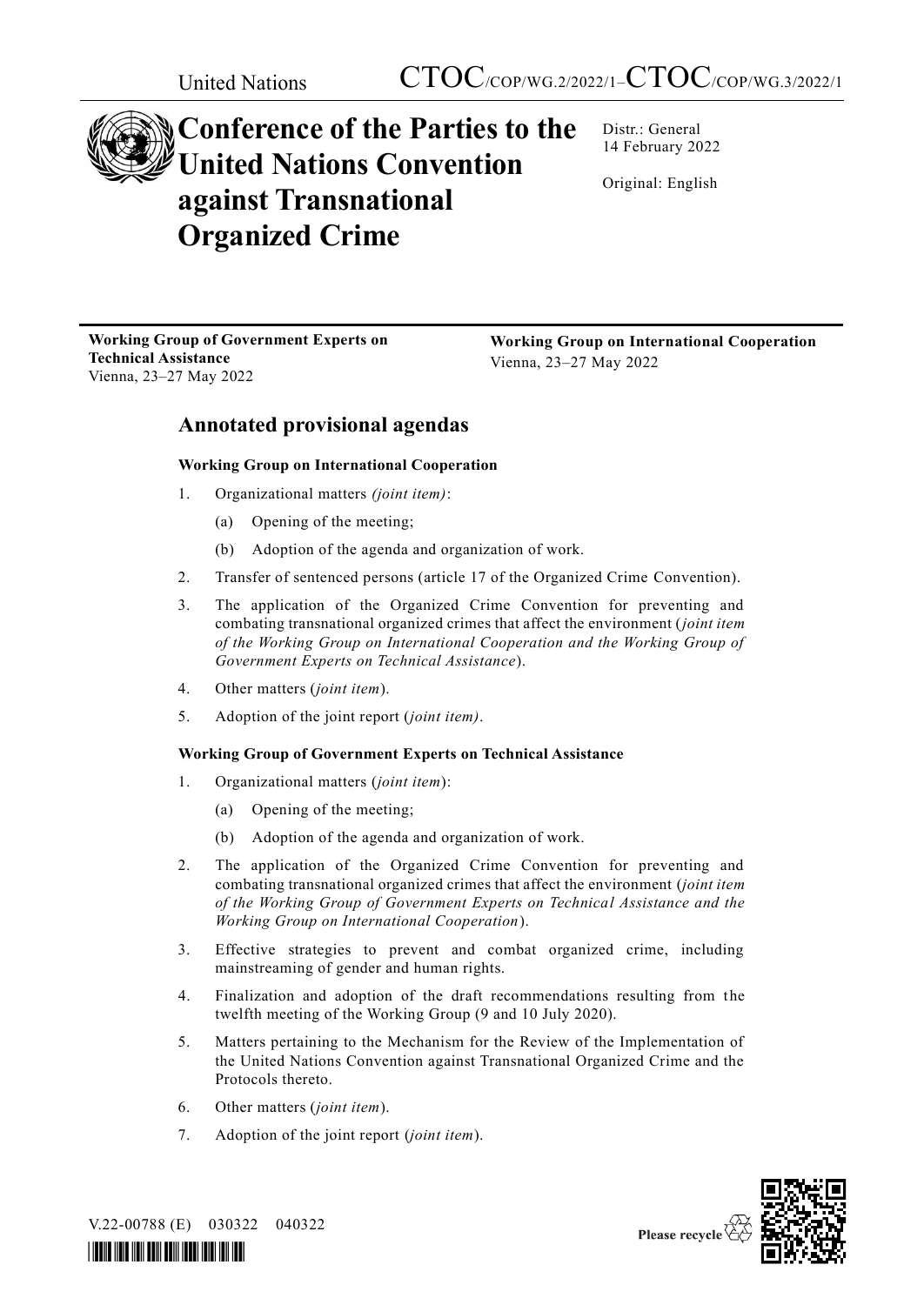#### **Annotations**

#### **Working Group on International Cooperation**

#### **1. Organizational matters**

#### **(a) Opening of the meetings**

The thirteenth meeting of the Working Group on International Cooperation will be opened on Monday, 23 May 2022, at 10 a.m.

#### **(b) Adoption of the agenda and organization of work**

On 30 July 2021, the extended Bureau of the Conference of the Parties to the United Nations Convention against Transnational Organized Crime approved by means of a silence procedure, the dates for the meetings of the Working Group on International Cooperation and the Working Group of Government Experts on Technical Assistance, to be held back-to-back from 23 to 27 May 2022, with a joint thematic discussion on the application of the Organized Crime Convention for preventing and combating transnational organized crimes that affect the environment, in line with Conference resolution 10/6.

On 22 December 2021, the extended Bureau approved by means of a silence procedure the substantive topics for the thirteenth meeting of the Working Group on International Cooperation.

Deliberations on agenda items 1 and 2 of the thirteenth meeting of the Working Group on International Cooperation will begin on Monday, 23 May 2022, at 10 a.m., and discussion on agenda item 2 will continue until 6 p.m. of that day. It is envisaged that the joint sessions of the Working Group on International Cooperation and the Working Group of Government Experts on Technical Assistance on the shared agenda item entitled "The application of the Organized Crime Convention for preventing and combating transnational organized crimes that affect the environment" will begin in the morning of Tuesday, 24 May 2022, and will continue until 6 p.m. of that day. Other matters will be discussed in the afternoon of Thursday, 26 May 2022. The adoption of the joint report of the Working Group on International Cooperation and the Working Group of Government Experts on Technical Assistance is schedu led to be discussed in the afternoon of Thursday, 26 May 2022, and in the morning of Friday, 27 May 2022.

#### *Impact of the coronavirus disease (COVID-19) pandemic on the organization of work and possible changes*

Owing to the impact of the ongoing coronavirus disease (COVID-19) pandemic, including travel restrictions, changes to the meeting format might become necessary on short notice, such as holding the meeting in hybrid format, combining an in-person component with online participation. Owing to the time limitations necessitated by the use of a remote interpretation platform, the duration of hybrid meetings is restricted to two hours, and thus, if a hybrid format became necessary, a slight adjustment of the agenda would be required. The secretariat is monitoring the situation closely and will provide timely updates on the organization of work, subject to the approval by the extended Bureau. Delegations are therefore advised to regularly consult the web pages of the two working groups.

#### **2. Transfer of sentenced persons (article 17 of the Organized Crime Convention)**

At past meetings, the Working Group on International Cooperation has discussed different topics related to international cooperation in criminal matters, including suggested topics that the Working Group itself had provided. It has discussed, in particular, various aspects of mutual legal assistance in criminal matters (article 18 of the Organized Crime Convention) and extradition (article 16). Furthermore, in 2016, the Working Group discussed international cooperation for purposes of confiscation and the disposal of confiscated proceeds of crime or property (articles 13 and 14),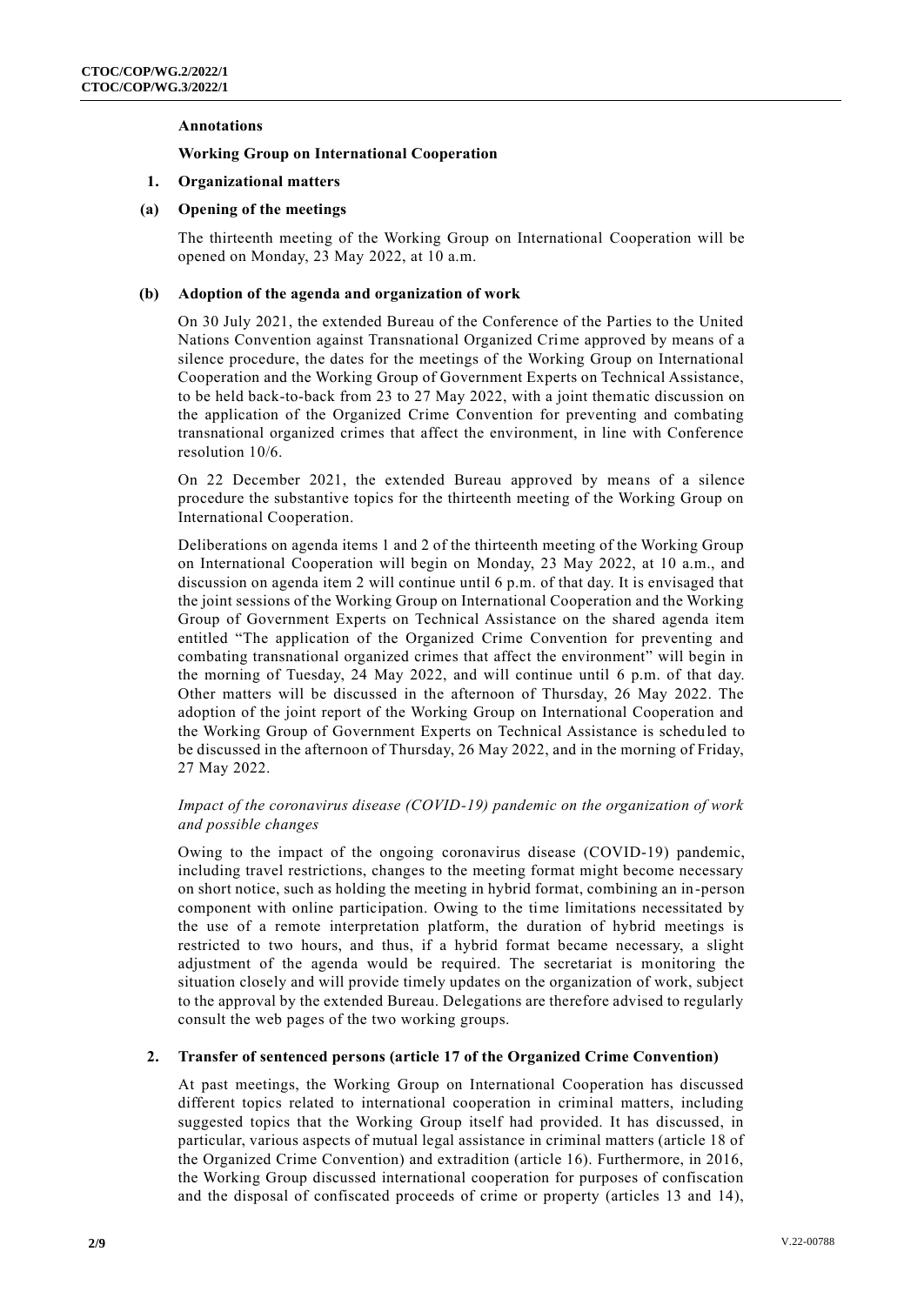and, in 2017, the transfer of criminal proceedings (article 21). Moreover, the Working Group focused on the topics of joint investigations and special investigative techniques (articles 19 and 20, respectively) at its meetings in 2020 and 2021.

As the next review phase of the Mechanism for the Review of the Implementation of the United Nations Convention against Transnational Organized Crime and the Protocols thereto will focus on international cooperation, mutual legal assistance and confiscation, the Working Group will have an opportunity to revisit those provisions for further discussion based on the observations, trends and common challenges identified through the review process.

Before that phase is reached, the Working Group has the opportunity to focus its attention on article 17 of the Organized Crime Convention (Transfer of sentenced persons), which it has not yet discussed at its meetings. In accordance with article 17, States parties may wish to consider entering into bilateral or multilateral agreements or arrangements on the transfer to their territory of persons sentenced to imprisonment or other forms of deprivation of liberty for offences established in accordance with the Organized Crime Convention, in order that they may complete their sentences there.

Furthermore, the Working Group may wish to focus on practical considerations in the area of transfer of sentenced persons, such as good practices and challenges, be aring in mind that this modality of international cooperation in criminal matters was particularly impacted during the COVID-19 pandemic.

For its consideration of agenda item 2, the Working Group will have before it a background paper prepared by the Secretariat on the transfer of sentenced persons (article 17 of the Organized Crime Convention) [\(CTOC/COP/WG.3/2022/2\)](http://undocs.org/CTOC/COP/WG.3/2022/2), which will include information on practical and legal considerations, good practices and challenges encountered in regard to transfer of sentenced persons.

#### *Documentation*

Background paper prepared by the Secretariat on the transfer of sentenced persons (article 17 of the Organized Crime Convention) [\(CTOC/COP/WG.3/2022/2\)](http://undocs.org/CTOC/COP/WG.3/2022/2)

#### **3. The application of the Organized Crime Convention for preventing and combating transnational organized crimes that affect the environment**

Under the agenda item, the secretariat will provide a brief update on available tools and ongoing technical assistance activities to prevent and combat transnational organized crimes that affect the environment.

In its resolution 10/6, the Conference of the Parties to the United Nations Convention against Transnational Organized Crime requested the Working Group of Government Experts on Technical Assistance and the Working Group on International Cooperation to hold a joint thematic discussion on the application of the Convention for preventing and combating transnational organized crimes that affect the environment and to make recommendations for consideration by the Conference of the Parties to the Convention at its eleventh session, within their mandates, in order to promote the practical application of the Convention. To facilitate the joint thematic discussion, the working groups have been scheduled to meet back-to-back from 23 to 27 May 2022, with joint sessions on this shared agenda item.

The joint thematic discussion will build on expert discussions on preventing and combating crimes that affect the environment that were held by the Commission on Crime Prevention and Criminal Justice, in its intersessional period, from 14 to 16 February 2022, at which participants discussed concrete ways to improve strategies and responses to effectively prevent and combat these crimes and to strengthen international cooperation at the operational level on this matter. The expert discussions focused on such topics as preventing crimes that affect the environment; combating crimes that affect the environment; and strengthening interna tional cooperation to address crimes that affect the environment. The joint thematic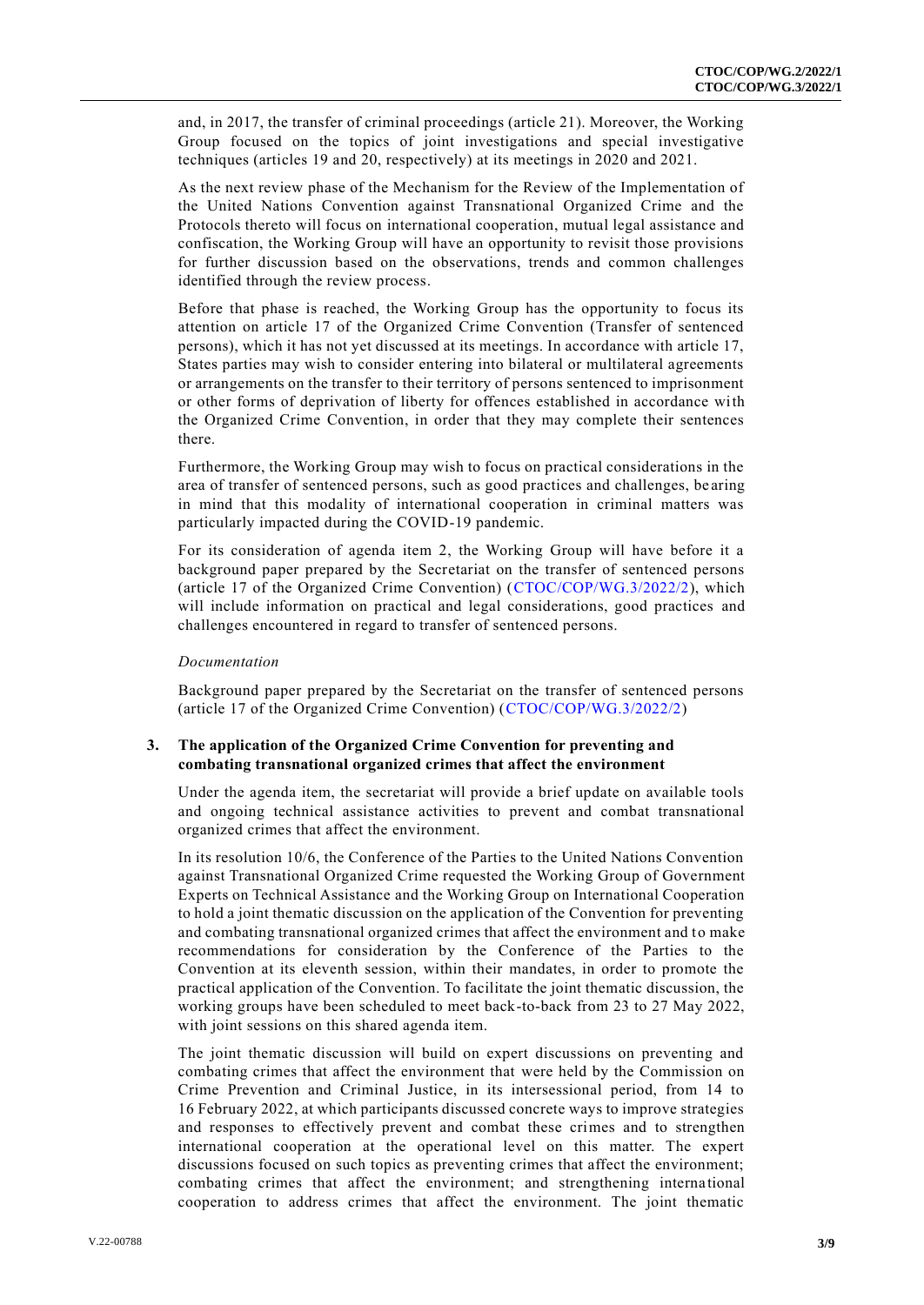discussion to be held by the two working groups of the Conference of the Parties to the United Nations Convention against Transnational Organized Crime will, in more detail, explore criminalization approaches as they consider ways to address crimes that affect the environment, as well as issues relating to international cooperation to combat crimes that affect the environment, including the practical application of the relevant provisions of the Convention.

#### *Documentation*

Background paper prepared by the Secretariat on the application of the Organized Crime Convention for preventing and combating transnational organized crimes that affect the environment [\(CTOC/COP/WG.2/2022/3–CTOC/COP/WG.3/2022/3\)](http://undocs.org/CTOC/COP/WG.2/2022/3–CTOC/COP/WG.3/2022/3)

#### **4. Other matters**

Under the agenda item on other matters, the secretariat will, inter alia, provide a brief update on available tools for international cooperation, such as the recently published *Digest of Cases of International Cooperation in Criminal Matters Involving the United Nations Convention against Transnational Organized Crime as a Legal Basis*.

As no further issues to be raised under agenda item 4 have come to the attention of the secretariat, no documentation regarding the item is currently foreseen.

#### **5. Adoption of the joint report**

The Working Group on International Cooperation and the Working Group of Government Experts on Technical Assistance will adopt a joint report on their meetings, including their joint discussion, the draft of which will be prepared by the secretariat.

#### **Working Group of Government Experts on Technical Assistance**

#### **1. Organizational matters**

#### **(a) Opening of the meeting**

The thirteenth meeting of the Working Group of Government Experts on Technical Assistance will be opened on Monday, 23 May 2022, at 10 a.m.

#### **(b) Adoption of the agenda and organization of work**

For annotations on this item, see also agenda item 1 (b) of the provisional agenda for the thirteenth meeting of the Working Group on International Cooperation, above.

On 22 December 2021, the extended Bureau approved by a silence procedure the substantive topics for the thirteenth meeting of the Working Group of Government Experts on Technical Assistance.

It is envisaged that the joint meetings of the Working Group on International Cooperation and the Working Group of Government Experts on Technical Assistance on the shared agenda item entitled "The application of the Organized Crime Convention for preventing and combating transnational organized crimes that affect the environment" will begin in the morning of Tuesday, 24 May 2022 and will continue until 6 p.m. of that day. Agenda item 3 of the Working Group of Government Experts on Technical Assistance is scheduled to be discussed on Wednesday, 25 May 2022. Agenda items 4 and 5 of the Working Group of Government Experts on Technical Assistance are scheduled to be discussed in the morning of Thursday, 26 May 2022. Other matters will be discussed in the afternoon of Thursday, 26 May 2022. The adoption of the joint report of the Working Group of Government Experts on Technical Assistance and the Working Group on International Cooperation is scheduled to be discussed in the afternoon of Thursday, 26 May 2022 and the morning of Friday, 27 May 2022.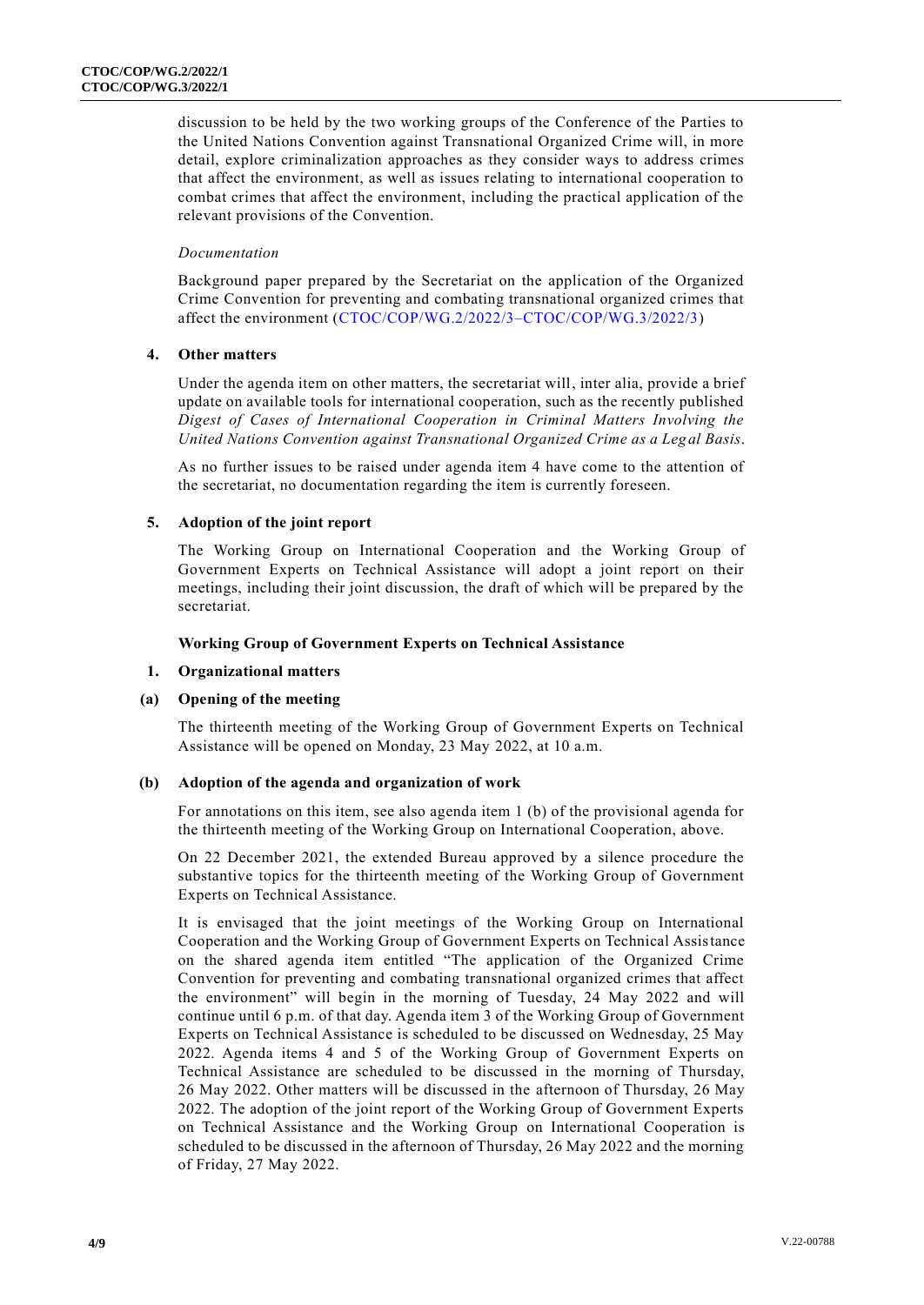#### **2. The application of the Organized Crime Convention for preventing and combating transnational organized crimes that affect the environment**

For annotations on this item, see agenda item 3 of the provisional agenda for the thirteenth meeting of the Working Group on International Cooperation, above.

#### **3. Effective strategies to prevent and combat organized crime, including mainstreaming of gender and human rights**

Under the agenda item, the secretariat will provide a brief update on available tools and ongoing technical assistance activities for strategy development to prevent and combat organized crime.

In its resolution 10/4, the Conference of the Parties to the United Nations Convention against Transnational Organized Crime requested the United Nations Office on Drugs and Crime (UNODC) to continue to provide technical assistance and capacitybuilding to Member States, upon request, to support their capacity to prevent and combat transnational organized crime, including through, inter alia, the provision of assistance in the development of national strategies to prevent and fight transnational organized crime. In response to that request, UNODC, in 2021, developed and launched the "Organized crime strategy toolkit for developing high-impact strategies".

Building on the toolkit, the Working Group may wish to focus its deliberations on sharing experiences relating to how the provisions of the Convention can be incorporated into effective strategies to prevent and combat organized crime. The Working Group may also wish to consider overarching principles and objectives that can help guide the development of organized crime strategies, and the lessons learned and good practices in terms of activities, tactics and capabilities serving those principles and objectives, as well as the monitoring and evaluation of the effectiveness of strategies to prevent and combat organized crime. It may also share information about domestic serious organized crime threat assessments or any other knowledge based reports and documents related to organized crime, as they serve as an evidence base for such strategies, and the type of information needed on organized crime threats at the global level to support States' capacity to prevent and combat transnational organized crime. Finally, the Working Group may wish to discuss ways and means to mainstream gender and human rights considerations into strategies to prevent and combat organized crime.

#### *Documentation*

Background paper prepared by the Secretariat on effective strategies to prevent and combat organized crime, including mainstreaming of gender and human rights [\(CTOC/COP/WG.2/2022/2\)](http://undocs.org/CTOC/COP/WG.2/2022/2)

#### **4. Finalization and adoption of the draft recommendations resulting from the twelfth meeting of the Working Group (9 and 10 July 2020)**

The twelfth meeting of the Working Group of Government Experts on Technical Assistance was held on 9 and 10 July 2020. At that meeting, the two substantive agenda items were "Updating the legislative records of States parties in preparation for the Mechanism for the Review of the Implementation of the United Nations Convention against Transnational Organized Crime and the Protocols thereto" and "Application of the United Nations Convention against Transnational Organized Crime in domestic jurisprudence".

Owing to the COVID-19 pandemic, the twelfth meeting was held with all delegates, as well as the Chair, connected by means of an online interpretation platform, and only representatives of the secretariat were present in the meeting room. Owing to those restrictions, it was not possible to follow the established practice of negotiating the draft recommendations during the meeting of the Working Group and adopting them as part of the final report.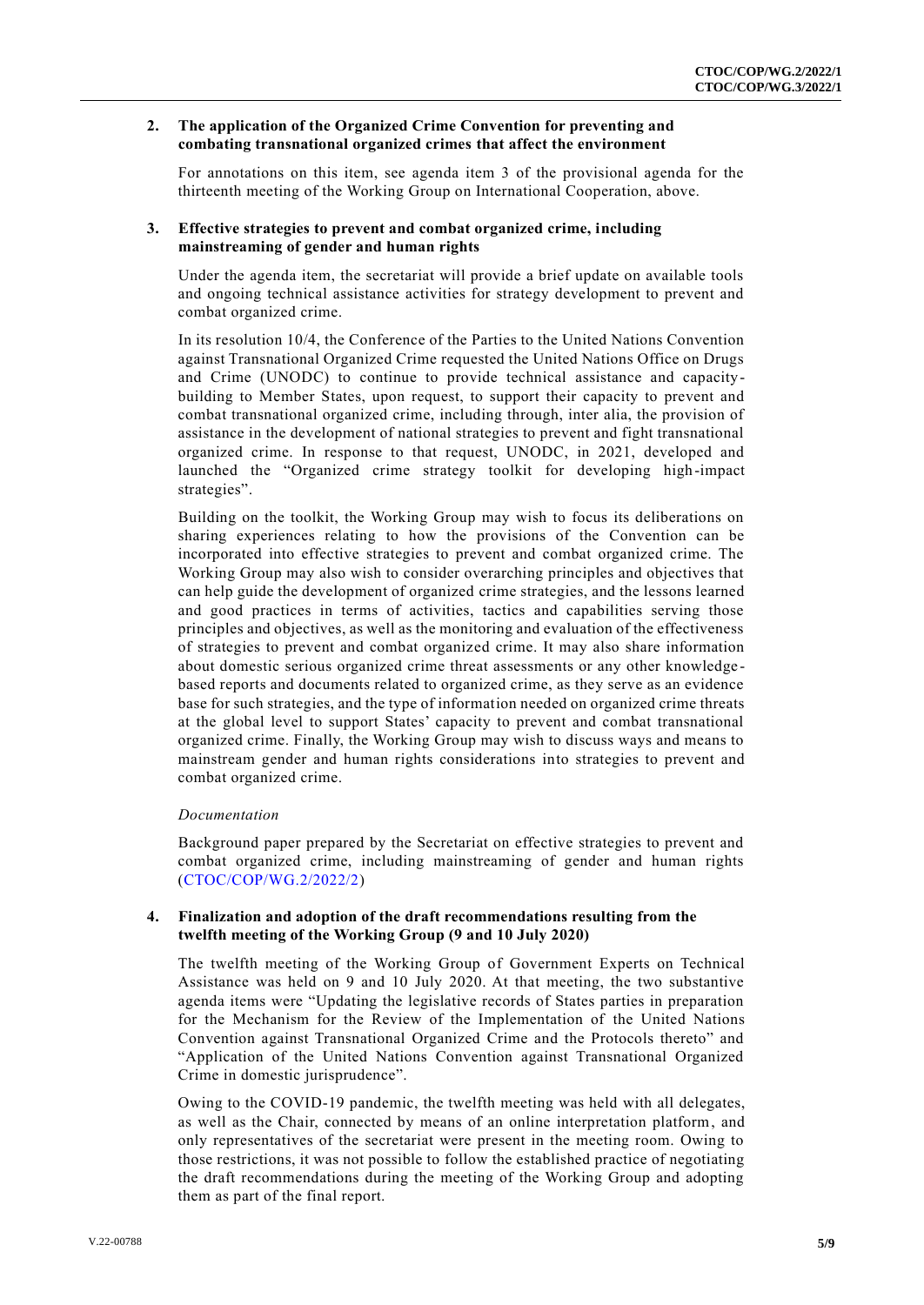Instead, the draft recommendations, entitled "Discussion points for future consideration identified by the Chair of the Working Group of Government Experts on Technical Assistance" were annexed to the report on the meeting of the Working Group [\(CTOC/COP/WG.2/2020/3\)](http://undocs.org/CTOC/COP/WG.2/2020/3). In line with established practice, the report was submitted to the Conference of the Parties at its tenth session.

Prior to the tenth session of the Conference of the Parties, the extended Bureau approved, by means of a silence procedure on 31 July 2020, a process that had been negotiated by Member States in informal consultations. The process involved a so-called "reflection period" during which the secretariat, on behalf of the Chair of the Working Group, circulated the draft recommendations in the form of a non-paper (prior to the publication of the final report) to the permanent missions of the Member States that had registered to participate in the meeting of the Working Group, as well as to all registered delegates, and set a deadline of 16 September 2020 for the submission of comments on the discussion points for later consideration by the Conference.

Comments provided by States parties before the aforementioned deadline were made available to the Conference of the Parties at its tenth session in a conference room paper (CTOC/COP/2020/CRP.5).

Owing to the circumstances described above and the impact of the COVID-19 pandemic on the format of the tenth session of the Conference, it was not possible to follow the established practice of the Conference at previous sessions, namely, to pursue the endorsement by the Conference of the recommendations negotiated by the Working Group through the adoption of a resolution to which those recommendations were annexed.

Against that background, the secretariat, in consultation with the Chair of the Working Group at its twelfth meeting, proposed that the discussion to finalize and adopt recommendations – based on the discussion points for future consideration identified by the Chair of the Working Group of Government Experts on Technical Assistance – should continue at the Group's thirteenth meeting, with a view to submitting those recommendations to the Conference of the Parties at its eleventh session for endorsement.

The Working Group may wish to continue and conclude the discussion which st arted in 2020, with the aim of adopting recommendations and submitting them to the Conference of the Parties at its eleventh session for final endorsement. The basis for the discussion will be the report on the meeting of the Working Group held on 9 and 10 July 2020 [\(CTOC/COP/WG.2/2020/3\)](http://undocs.org/CTOC/COP/WG.2/2020/3) and the above-mentioned conference room paper (CTOC/COP/2020/CRP.5). Furthermore, the background paper that had been prepared by the Secretariat for the last meeting of the Working Group, held in July 2020, can be used as reference material [\(CTOC/COP/WG.2/2020/2\)](http://undocs.org/CTOC/COP/WG.2/2020/2).

#### *Documentation*

Background paper prepared by the Secretariat on the application of the United Nations Convention against Transnational Organized Crime in domestic jurisprudence [\(CTOC/COP/WG.2/2020/2\)](http://undocs.org/CTOC/COP/WG.2/2020/2)

Report on the meeting of the Working Group of Government Experts on Technical Assistance held in Vienna on 9 and 10 July 2020 [\(CTOC/COP/WG.2/2020/3\)](http://undocs.org/CTOC/COP/WG.2/2020/3)

Note by the Secretariat containing comments received on the discussion points for future consideration stemming from the twelfth session of the Working Group on Technical Assistance (9 and 10 July 2020) (CTOC/COP/2020/CRP.5)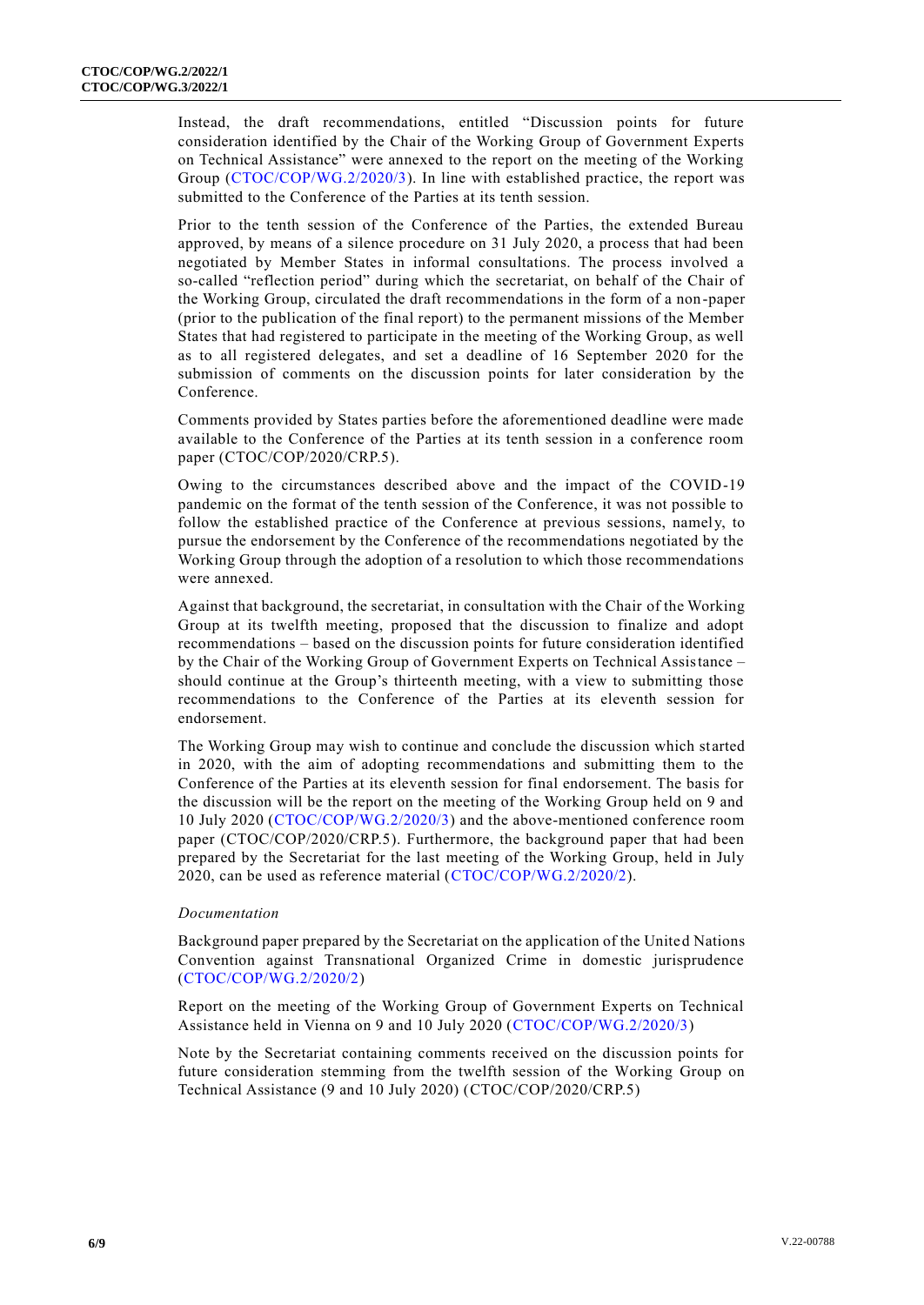#### **5. Matters pertaining to the Mechanism for the Review of the Implementation of the United Nations Convention against Transnational Organized Crime and the Protocols thereto**

Under the agenda item, the secretariat will provide a brief update on matters pertaining to the Mechanism for the Review of the Implementation of the United Nations Convention against Transnational Organized Crime and the Protocols thereto.

According to paragraph 12 of the procedures and rules for the functioning of the Mechanism for the Review of the Implementation of the United Nations Convention against Transnational Organized Crime and the Protocols thereto: "The Conference and its working groups shall add the matter of the review process to their agendas as an item consistent with their areas of expertise and without prejudice to their respective existing mandates. Taking into consideration the progressive nature of the review … the content of the agendas and scheduling of the meetings of the working groups will be decided by the Conference or the extended Bureau in a timely manner. In order to ensure that the working groups may contribute to the Mechanism while also carrying out their respective existing mandates, each working group should dedicate no more than one agenda item per session to matters pertaining to the functioning of the review process."

Furthermore, paragraph 44 of the procedures and rules indicates that the Working Group of Government Experts on Technical Assistance shall consider the technical assistance needs identified during the review process and make recommendations to the Conference of the Parties on how to assist States parties in their efforts to implement the Convention and the Protocols.

While it is not expected that a sufficient number of lists of observations in the first phase of the review process will be finalized by the second quarter of 2022 in order to enable a discussion of the outcomes and, in particular, identified technical assistance needs, the Working Group may wish to devote its attention to an update on current developments and progress of the Implementation Review Mechanism and provide an opportunity for States parties to share their experiences made so far.

#### **6. Other matters**

Under the agenda item on other matters, the secretariat will provide a brief update on available technical assistance tools to prevent and combat organized crime.

As no further issues to be raised under agenda item 6 have come to the attention of the secretariat, no documentation regarding the item is currently foreseen.

#### **7. Adoption of the joint report**

The Working Group of Government Experts on Technical Assistance and the Working Group on International Cooperation will adopt a joint report on their meetings, including their joint sessions, the draft of which will be prepared by the secretariat.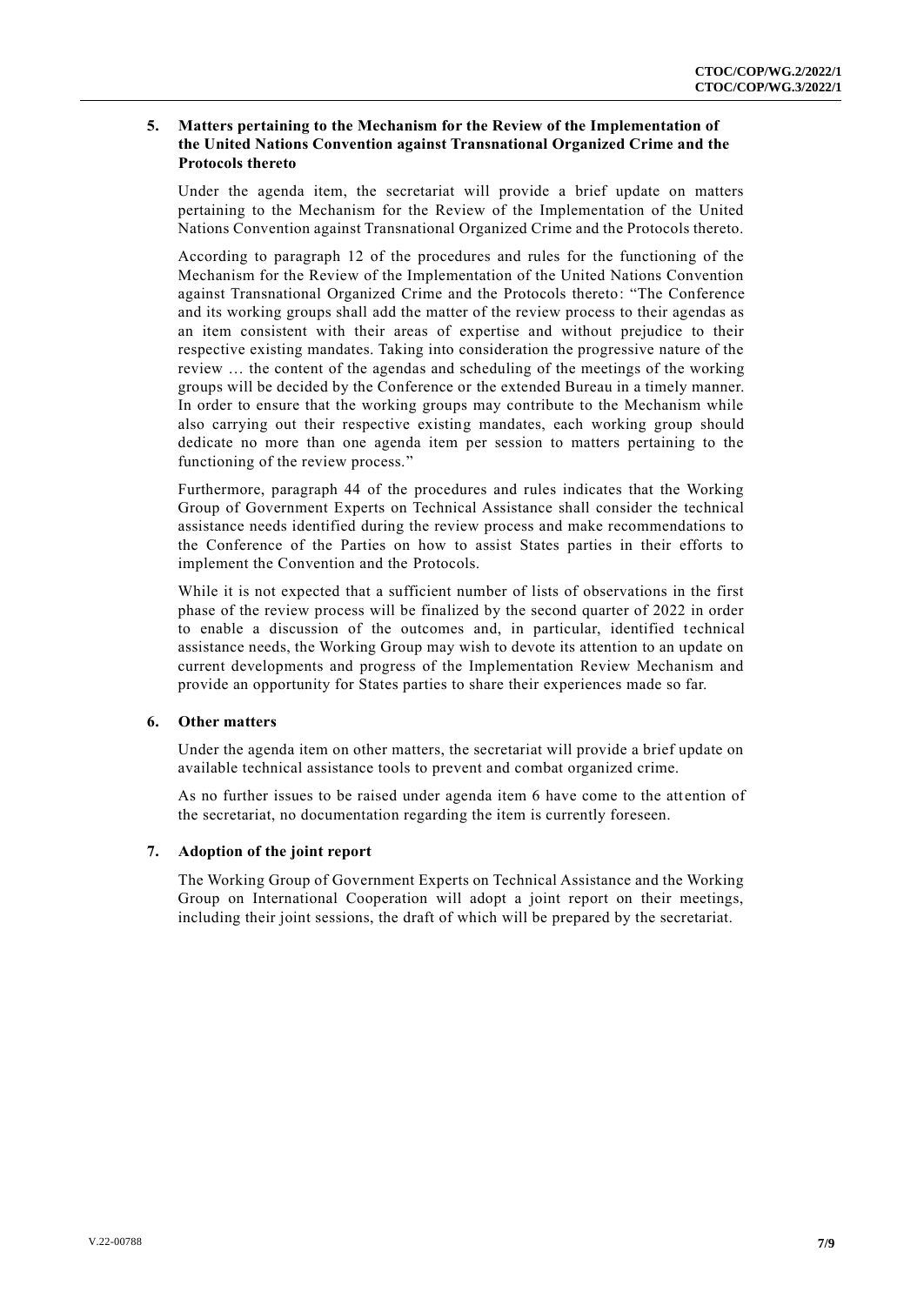### **Annex**

## **Proposed organization of work**

| Date and time              | Working Group on International Cooperation |                                                                                                                                                                      | Working Group of Government Experts on Technical Assistance |                                                                                                                                                                                       |
|----------------------------|--------------------------------------------|----------------------------------------------------------------------------------------------------------------------------------------------------------------------|-------------------------------------------------------------|---------------------------------------------------------------------------------------------------------------------------------------------------------------------------------------|
|                            | Agenda<br>item                             | Title or description                                                                                                                                                 | Agenda<br>item                                              | Title or description                                                                                                                                                                  |
| <b>Monday, 23 May 2022</b> |                                            |                                                                                                                                                                      |                                                             |                                                                                                                                                                                       |
| $10$ a.m. $-1$ p.m.        | 1(a)                                       | Opening of the meeting                                                                                                                                               | 1(a)                                                        | Opening of the meeting                                                                                                                                                                |
|                            | 1 <sub>(b)</sub>                           | Adoption of the agenda and<br>organization of work                                                                                                                   | 1 <sub>(b)</sub>                                            | Adoption of the agenda and<br>organization of work                                                                                                                                    |
|                            | $\overline{2}$                             | Transfer of sentenced persons<br>(article 17 of the Organized<br>Crime Convention)                                                                                   |                                                             |                                                                                                                                                                                       |
| $3-6$ p.m.                 | $\overline{2}$                             | Transfer of sentenced persons<br>(article 17 of the Organized<br>Crime Convention) (continued)                                                                       |                                                             |                                                                                                                                                                                       |
| Tuesday, 24 May 2022       |                                            |                                                                                                                                                                      |                                                             |                                                                                                                                                                                       |
| $10$ a.m. $-1$ p.m.        | 3                                          | The application of the Organized<br>Crime Convention for<br>preventing and combating<br>transnational organized crimes<br>that affect the environment                | $\overline{2}$                                              | The application of the Organized<br>Crime Convention for preventing and<br>combating transnational organized<br>crimes that affect the environment                                    |
| $3-6$ p.m.                 | 3                                          | The application of the Organized<br>Crime Convention for<br>preventing and combating<br>transnational organized crimes<br>that affect the environment<br>(continued) | 2                                                           | The application of the Organized<br>Crime Convention for preventing and<br>combating transnational organized<br>crimes that affect the environment<br>(continued)                     |
| Wednesday, 25 May 2022     |                                            |                                                                                                                                                                      |                                                             |                                                                                                                                                                                       |
| $10$ a.m. $-1$ p.m.        |                                            |                                                                                                                                                                      | 3                                                           | Effective strategies to prevent and<br>combat organized crime, including<br>mainstreaming of gender and human<br>rights                                                               |
| $3-6$ p.m.                 |                                            |                                                                                                                                                                      | 3                                                           | Effective strategies to prevent and<br>combat organized crime, including<br>mainstreaming of gender and human<br>rights (continued)                                                   |
| Thursday, 26 May 2022      |                                            |                                                                                                                                                                      |                                                             |                                                                                                                                                                                       |
| $10$ a.m. $-1$ p.m.        |                                            |                                                                                                                                                                      | $\overline{4}$                                              | Finalization and adoption of the draft<br>recommendations resulting from the<br>twelfth meeting of the Working Group<br>(9 and 10 July 2020)                                          |
|                            |                                            |                                                                                                                                                                      | 5                                                           | Matters pertaining to the Mechanism<br>for the Review of the Implementation<br>of the United Nations Convention<br>against Transnational Organized Crime<br>and the Protocols thereto |